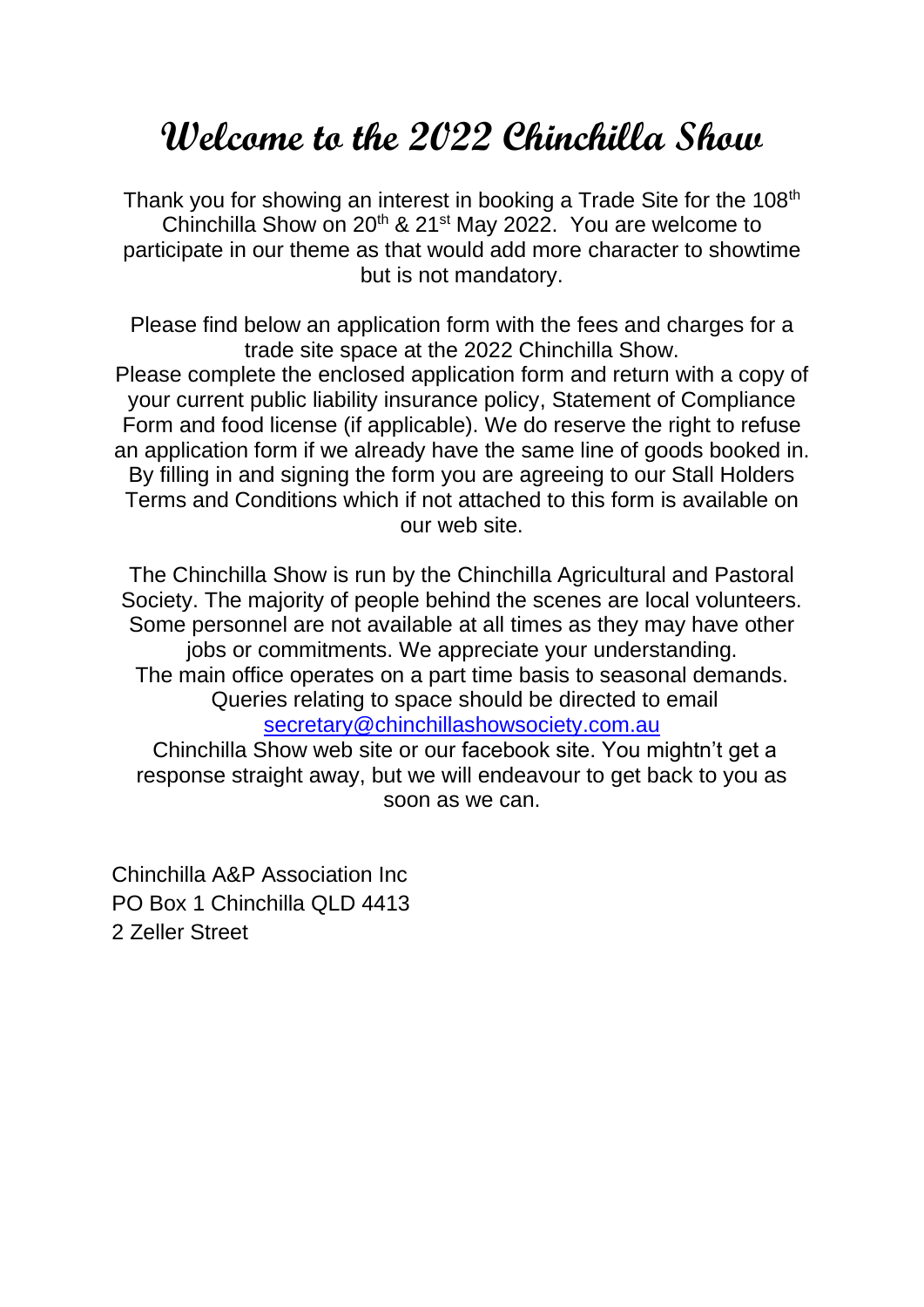## Chinchilla A&P Association 21st and 22<sup>nd</sup> May 2022 Show Trade Form

| <b>Business Information</b> |                |  |  |  |
|-----------------------------|----------------|--|--|--|
| <b>Business Name:</b>       |                |  |  |  |
| Goods displayed or sold:    |                |  |  |  |
| <b>Contact Name:</b>        |                |  |  |  |
| Email address:              | Mobile number: |  |  |  |
| Postal address:             |                |  |  |  |
| Town:                       | Postcode:      |  |  |  |

| <b>Metres</b>                                                                                                                                     | <b>FEES</b>                                                                   |                         |  |  |  |  |  |
|---------------------------------------------------------------------------------------------------------------------------------------------------|-------------------------------------------------------------------------------|-------------------------|--|--|--|--|--|
|                                                                                                                                                   | @ \$35.00 PAVILION Unpowered per metre frontage                               |                         |  |  |  |  |  |
|                                                                                                                                                   | <b>STRICTLY ONLY 1.8m FROM WALL</b>                                           |                         |  |  |  |  |  |
|                                                                                                                                                   | @ \$40.50 PAVILION Powered per metre frontage                                 |                         |  |  |  |  |  |
|                                                                                                                                                   | <b>STRICTLY ONLY 1.8m FROM WALL</b>                                           |                         |  |  |  |  |  |
|                                                                                                                                                   | @ \$29.50 <b>OUTSIDE</b> Unpowered per metre frontage                         |                         |  |  |  |  |  |
|                                                                                                                                                   | @ \$35.00 <b>OUTSIDE</b> Powered per metre frontage                           |                         |  |  |  |  |  |
|                                                                                                                                                   | @ \$15.00 MACHINERY per meter frontage                                        |                         |  |  |  |  |  |
|                                                                                                                                                   | Number of Nights Camping @\$ 28.00 per night                                  |                         |  |  |  |  |  |
| Statement of Compliance / Public Liability / Food License (if applicable)                                                                         |                                                                               |                         |  |  |  |  |  |
| attached                                                                                                                                          |                                                                               |                         |  |  |  |  |  |
|                                                                                                                                                   | $\exists$ Yes                                                                 | $\Box$ No               |  |  |  |  |  |
| <b>Payment Details</b>                                                                                                                            |                                                                               |                         |  |  |  |  |  |
| <b>Direct Debit:</b>                                                                                                                              | $\square$ \$                                                                  | <sup>3</sup><br>Cheque: |  |  |  |  |  |
| Westpac BSB: 034 171 Account: 000051                                                                                                              |                                                                               | # of the cheque:        |  |  |  |  |  |
|                                                                                                                                                   | (name or invoice # as reference)                                              |                         |  |  |  |  |  |
| <b>EFTPOS:</b>                                                                                                                                    | S.                                                                            | S<br><b>CASH:</b>       |  |  |  |  |  |
| Phone                                                                                                                                             | 1Office                                                                       |                         |  |  |  |  |  |
| I agree to all the terms and conditions as on the Stall holders Term and Conditions form<br>either attached or on our web site www.chinchillashow |                                                                               |                         |  |  |  |  |  |
|                                                                                                                                                   |                                                                               |                         |  |  |  |  |  |
|                                                                                                                                                   | Signature: (Please make sure you have read terms & condition before you sign) | Date:                   |  |  |  |  |  |
| Office use only                                                                                                                                   |                                                                               |                         |  |  |  |  |  |

|--|--|--|--|--|--|--|--|--|--|--|